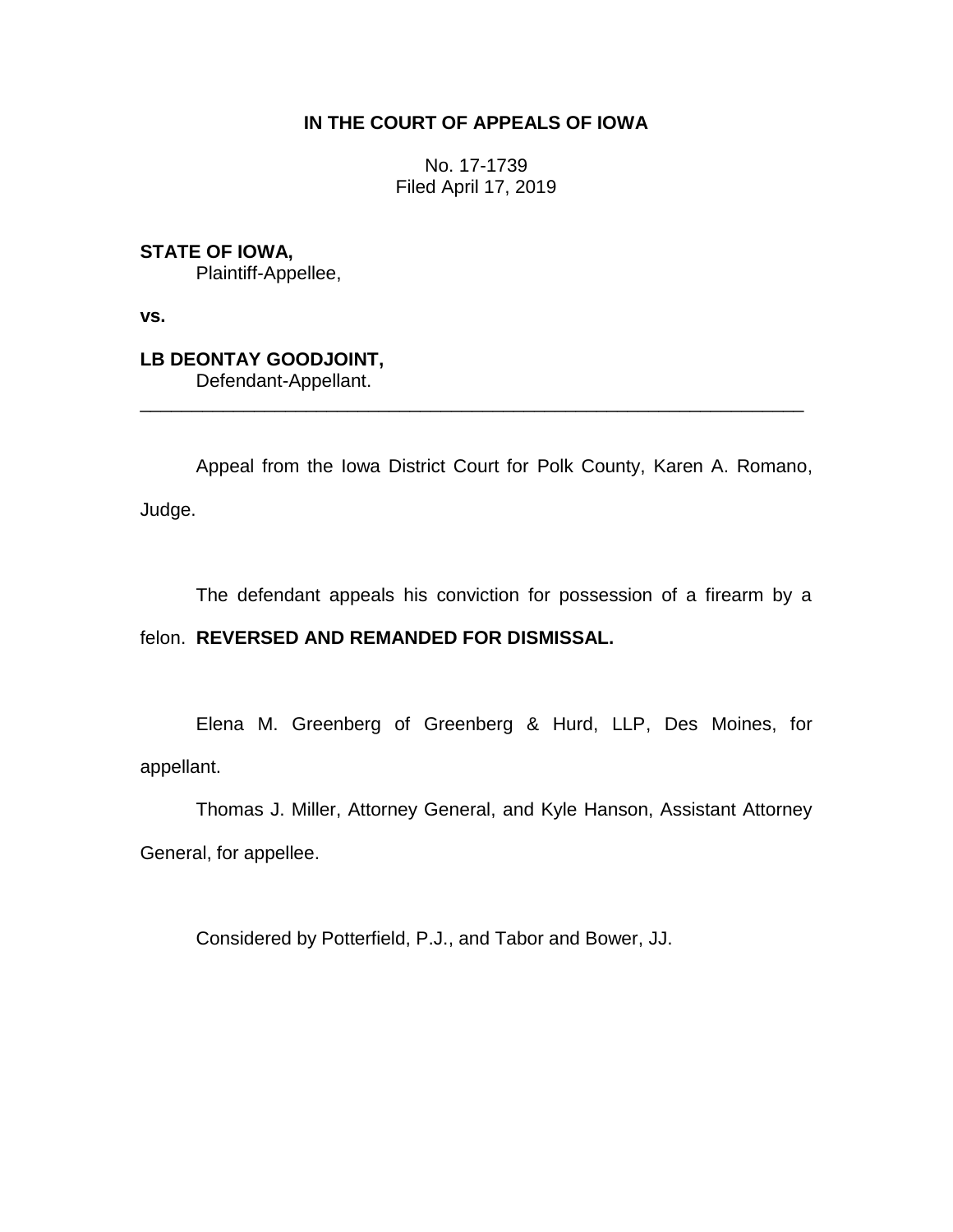## **POTTERFIELD, Presiding Judge.**

LB Goodjoint appeals his conviction for possession of a firearm as a felon. Goodjoint challenges the sufficiency of the evidence to support the determination he was previously convicted of a qualifying felony. We review challenges to the sufficiency of the evidence for correction of errors at law. *State v. Romer*, 832 N.W.2d 169, 174 (Iowa 2013).

Iowa Code section 724.26 (2016) makes it a crime for a person who was previously convicted of a felony to knowingly carry a firearm. The word "felony," as used in section 724.26, is statutorily defined as

any offense punishable in the jurisdiction where it occurred by imprisonment for a term exceeding one year, but does not include any offense, other than an offense involving a firearm or explosive, classified as a misdemeanor under the laws of the state and punishable by a term of imprisonment of two years or less.

Iowa Code § 724.25.

The State relied upon Goodjoint's 2013 conviction for carrying weapons as the predicate felony. At the jury trial, the State called Whitney Mann, who was Goodjoint's probation officer in 2013. Through her testimony, the State introduced as an exhibit an order from Goodjoint's 2013 case that showed the court revoked his deferred judgment and adjudged him guilty of carrying a concealed weapon, in violation of Iowa Code section 724.4(1). The State also called the two police officers who arrested Goodjoint in connection with the present crime. When asked if he had learned "that Goodjoint has been convicted of a felony or predicate offense for the offense of felon in possession of a firearm," Officer Shawn Morgan responded, "Yes." Similarly, Officer Brandon Holtan was asked if he learned Goodjoint "was previously convicted of the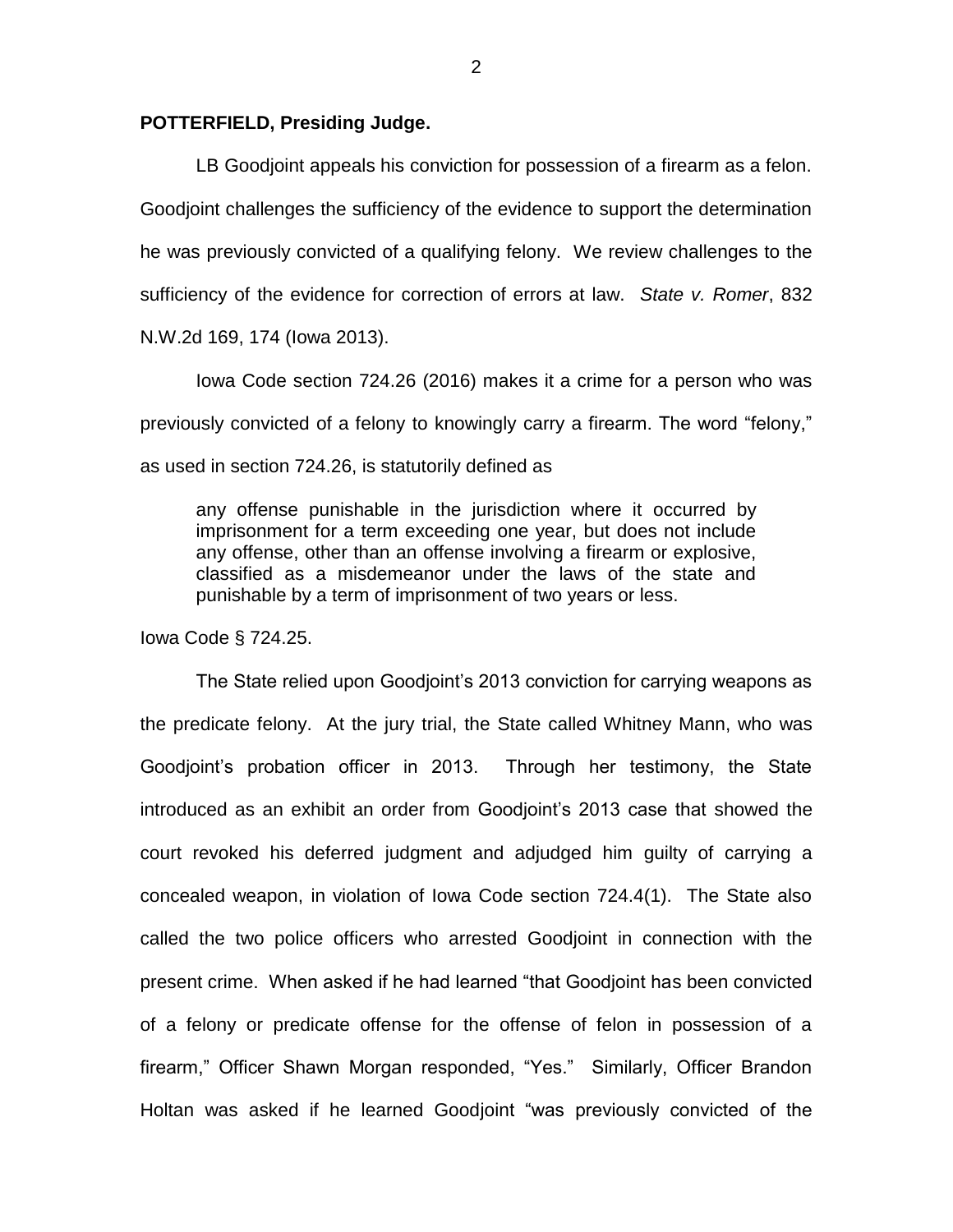offense of carrying weapons," and responded, "Yes." The State offered no evidence regarding the specifics of the 2013 conviction before it rested.

Goodjoint moved for a judgment of acquittal,<sup>1</sup> arguing the State failed to prove Goodjoint had been previously convicted of a felony or qualifying offense under section 724.26. As Goodjoint argued, carrying weapons—pursuant to section 724.4(1)—is not a felony. The section provides:

Except as otherwise provided in this section, a person who goes armed with a dangerous weapon concealed on or about the person, or who, within the limits of any city, goes armed with a pistol or revolver, or any loaded firearm of any kind, whether concealed or not, or who knowingly carries or transports in a vehicle a pistol or revolver, *commits an aggravated misdemeanor*.

Iowa Code § 724.4(1) (emphasis added). Aggravated misdemeanors are generally placed "outside the sweep of the possession-of-a-firearm-by-a-felon statute." *State v. Buchanan*, 604 N.W.2d 667, 669 (Iowa 2000). Thus, in order to establish that Goodjoint's conviction for carrying weapons forms the underlying basis for the felon-in-possession-of-a-firearm charge, the State had to prove the carrying-weapons conviction involved a firearm. *See id.* (interpreting section 724.25(1) "as a legislative directive that those committing aggravated misdemeanors by use of firearms" are "prohibited from possessing firearms"). Goodjoint argued:

The law requires that for the offense to qualify under [section] 724.26, the statute that is at issue in this case, the prior offense must involve a firearm.

 $\overline{a}$ 

We have heard testimony from witnesses that he had a conviction for carrying concealed, but . . . no testimony that the offense involved a firearm.

 $<sup>1</sup>$  At trial, Goodjoint stated he was moving for a directed verdict. We treat this motion for</sup> directed verdict as a motion for judgment of acquittal. *See State v. Adney*, 639 N.W.2d 246, 249 n.2 (Iowa Ct. App. 2001).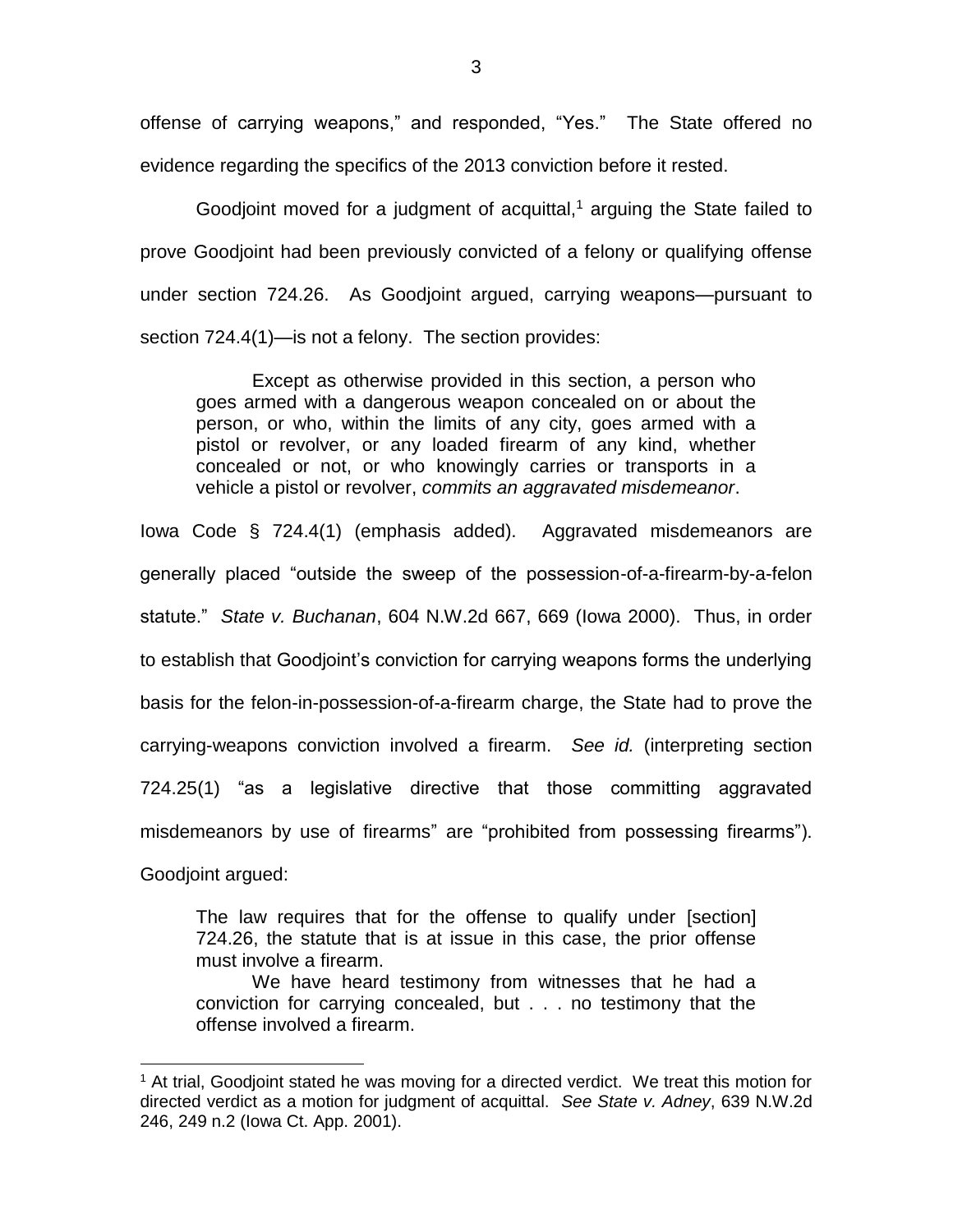That [carrying weapons] statute can be broken by carrying a knife, by carrying a baseball bat, by carrying a set of brass knuckles and nothing has been submitted to the jury to establish that the underlying offense involved a firearm; therefore, the State hasn't carried its burden. Therefore, this case must be dismissed.

In response, the district court noted that whether the prior offense was a felony within the meaning of the felon-in-possession-of-a-firearm statute was a legal question for the court to decide. The court contrasted this decision with that the jury must make—whether it was in fact Goodjoint who was previously convicted of the crime in question. Goodjoint agreed with the court's distinction but urged "that the court must still [make the legal determination] based on the evidence presented by the State because it's an element of the offense."

The district court disagreed and asked that the court file from Goodjoint's

2013 conviction be obtained and brought to the courtroom, noting it was "the only

way for the court to make that legal determination of what that offense was." The

court reviewed the file off the record before stating, outside the presence of the

jury:

In considering whether the defendant's conviction in AGCR 251790 falls within that definition of felony, the court looks to the trial information in that case number which charges the defendant with, and I'm going to quote, carrying a concealed weapon in violation of Iowa Code Section 724.4 by going armed with or concealing on or about his person a dangerous weapon, to wit: 22 caliber pistol.

And to that trial information, the defendant, on August 31st, 2012, entered a plea of guilty to that charge and was granted at that time a deferred judgment, so the charge is clearly involving a 22 caliber pistol.

That deferred judgment was then revoked and the order that is entered April 18th, 2013 and conviction was entered to that same offense on that date. So the court concludes as a matter of law that the defendant's conviction in AG 251790 is a felony as defined in 724.25(1), which then would apply to the offense that is pending,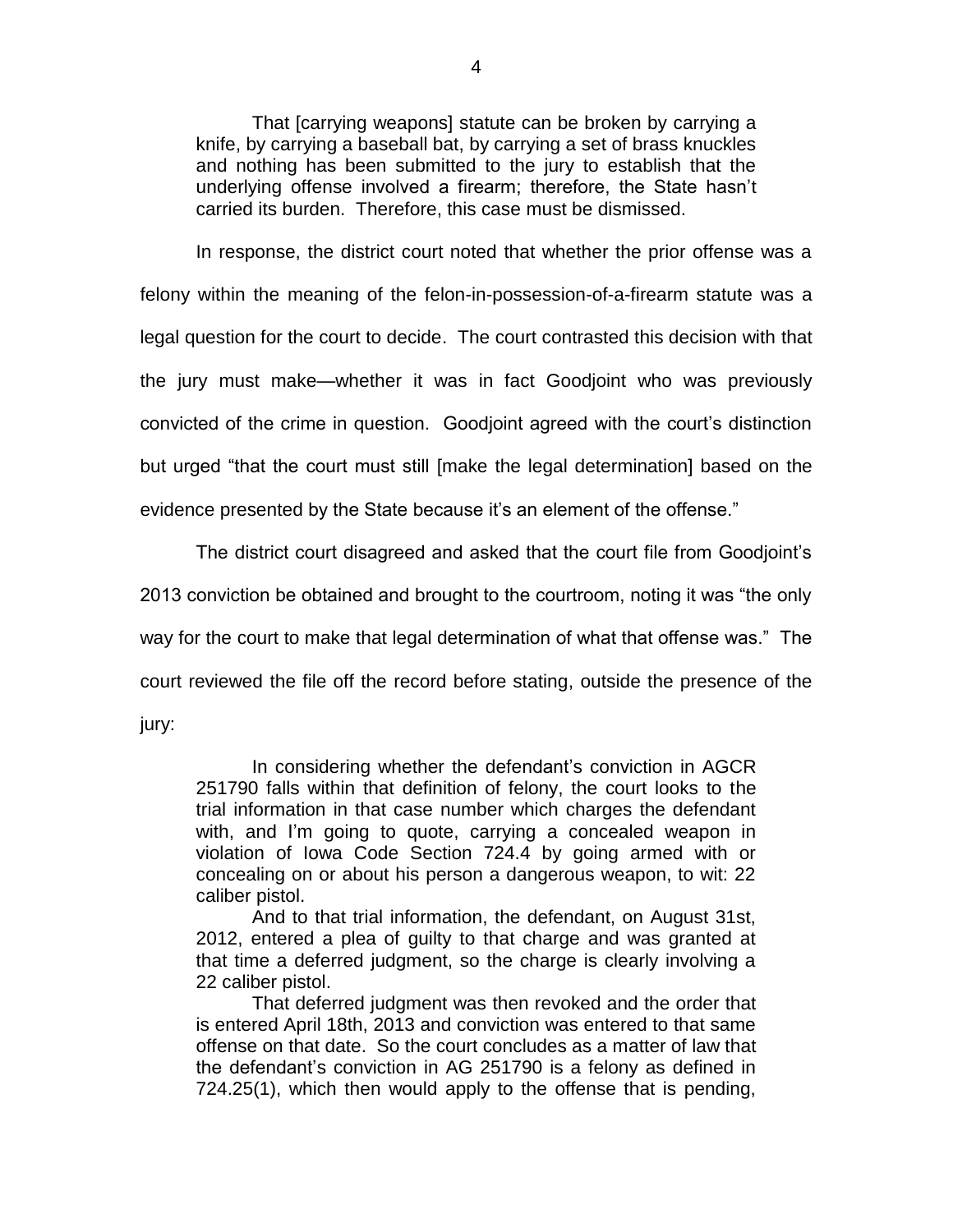possession of a firearm by a felon in violation of Iowa Code section 724.26.

The trial information upon which the court relied was not presented by the State to the jury and is not a part of the record on appeal. On appeal, Goodjoint argues his conviction should be dismissed as the State failed to meet its burden to prove the elements for possession of a firearm by a felon and the district court should not have sua sponte reviewed the file for the alleged predicate crime in order to assist the State in meeting its burden. We agree. While the district court had to decide the question of law pertaining to whether Goodjoint's 2013 conviction met the requirements of a predicate offense, the court should have done so based upon the evidence the State presented. The State's failure to establish that the underlying aggravated misdemeanor involved a firearm was a failure to prove an element of the present offense, which requires the court to grant the defendant's motion for judgment of acquittal. *See Adney*, 639 N.W.2d at 252 (ruling the trial court should have granted the defendant's motion for judgment of acquittal when there was not evidence in the record to support a necessary element of the crime).

Moreover, the file the court reviewed after the close of the State's case in regard to Goodjoint's 2013 conviction was not offered or admitted into evidence. We have the court's oral statements from its judicial notice of the file. So we cannot say there is substantial evidence in the record before us to support the conviction Goodjoint challenges on appeal. *See State v. Boggs*, 741 N.W.2d 492, 505 n.2 (Iowa 2007) (denying request to supplement record for appeal because "[i]t is a fundamental principle that our review of the district court rulings

5